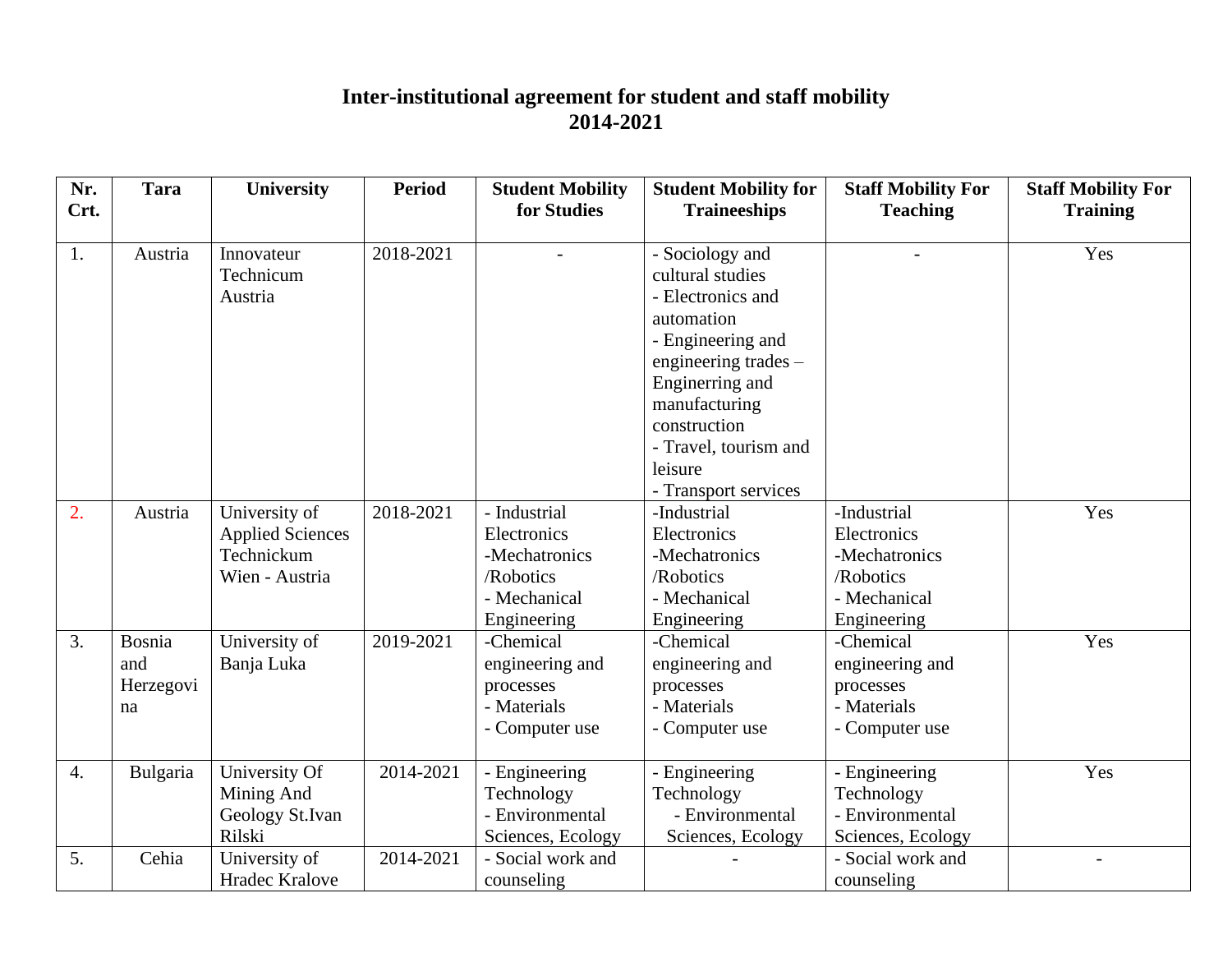|     |          |                         |           | - Business and      |                          | - Business and      |                        |
|-----|----------|-------------------------|-----------|---------------------|--------------------------|---------------------|------------------------|
|     |          |                         |           | administration      |                          | administration      |                        |
|     |          |                         |           | - Information and   |                          | - Information and   |                        |
|     |          |                         |           | Communication       |                          | Communication       |                        |
|     |          |                         |           | Technologies        |                          | Technologies        |                        |
|     |          |                         |           | - Social and        |                          | - Social and        |                        |
|     |          |                         |           | behavioural science |                          | behavioural science |                        |
|     |          |                         |           | -Sociology and      |                          | -Sociology and      |                        |
|     |          |                         |           | cultural studies    |                          | cultural studies    |                        |
| 6.  | Finlanda | University of           | 2014-2021 |                     | $\overline{\phantom{a}}$ | - Social work       | $\overline{a}$         |
|     |          | Jyvaskyla               |           |                     |                          |                     |                        |
| 7.  | France   | <b>Ecole Superieure</b> | 2014-2021 | - Business Studies  | -Business Studies and    | - Business Studies  | Yes                    |
|     |          | des Technologies        |           | and Management      | Management               | and Management      |                        |
|     |          | & des Affaires,         |           | Sciences            | Sciences                 | Sciences            |                        |
|     |          | <b>Belfort</b>          |           |                     |                          | - Engineering,      |                        |
|     |          |                         |           | - Engineering,      | - Engineering,           | Technology          |                        |
|     |          |                         |           | Technology          | Technology               | - Computer Science  |                        |
| 8.  | Germany  | TU                      | 2014-2021 | - Geology Mining    | To be yearly decided     | Earth               | To be decided          |
|     |          | Bergakademie            |           | (Earth Sciences)    |                          | Sciences/Mining     |                        |
|     |          | Freiberg                |           |                     |                          |                     |                        |
| 9.  | Germany  | Clausthal               | 2014-2021 | - Business Studies  | $\overline{\phantom{a}}$ | - Business Studies  | - Business Studies     |
|     |          | University of           |           | and Management      |                          | and Management      | and Management         |
|     |          | Technology              |           | Sciences            |                          | Sciences            | Sciences               |
|     |          |                         |           | - Engineering,      |                          | - Engineering,      | - Engineering,         |
|     |          |                         |           | Technology          |                          | Technology          | Technology             |
|     |          |                         |           | - Geography,        |                          | - Geography,        | - Geography,           |
|     |          |                         |           | Geology             |                          | Geology             | Geology                |
|     |          |                         |           | - Mathematics,      |                          | - Mathematics,      | - Mathematics,         |
|     |          |                         |           | <b>Informatics</b>  |                          | Informatics         | <b>Informatics</b>     |
|     |          |                         |           |                     |                          |                     | - Administrative Staff |
| 10. | Germany  | Georg Agricola          | 2014-2021 | - Engineering       | To be yearly decided     | - Engineering and   | - Engineering and      |
|     |          | Technical               |           | Technology          |                          | engineering Trades  | engineering Trades     |
|     |          | University of           |           | - Environmental     |                          | - Environmental     | - Environmental        |
|     |          | <b>Applied Sciences</b> |           | Sciences, Ecology   |                          | protection          | protection             |
|     |          | Bochum                  |           |                     |                          |                     | - Administrative Staff |
| 11. | Greece   | University of           | 2014-2021 | - Business and      | To be yearly decided     | - Business and      | - Business and         |
|     |          | <b>West Attica</b>      |           | administration      |                          | administration      | administration         |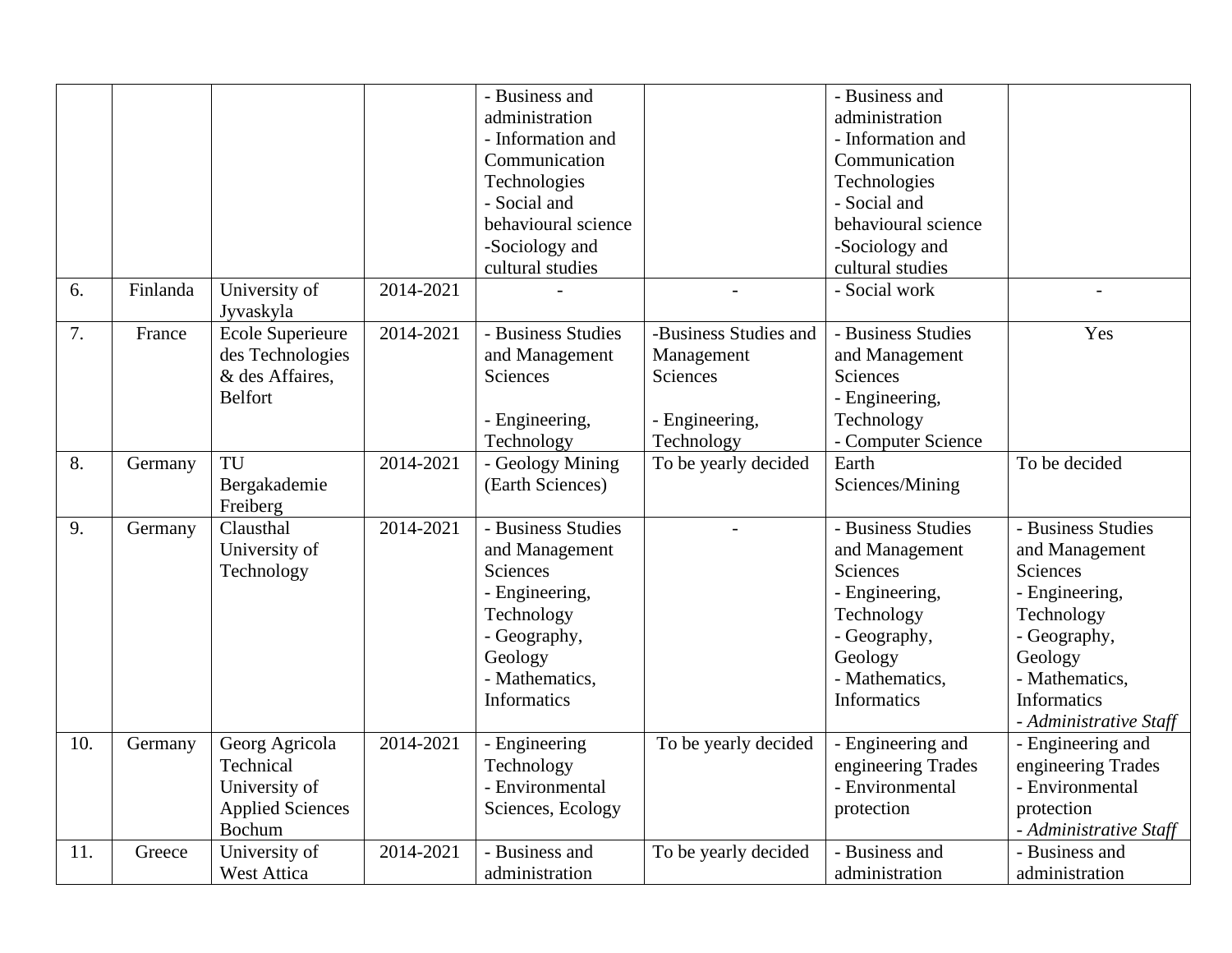|     |          |                                                       |           | - Engineering,<br>manufacturing and<br>construction<br>- Information and<br>Communication<br>Technologies                                                                                                                                           |                                                                                                                                                                                                                                                     | - Engineering,<br>manufacturing and<br>construction<br>- Information and<br>Communication<br>Technologies                                                                                                                                           | - Engineering,<br>manufacturing and<br>construction<br>- Information and<br>Communication<br>Technologies<br>- Administrative Staff |
|-----|----------|-------------------------------------------------------|-----------|-----------------------------------------------------------------------------------------------------------------------------------------------------------------------------------------------------------------------------------------------------|-----------------------------------------------------------------------------------------------------------------------------------------------------------------------------------------------------------------------------------------------------|-----------------------------------------------------------------------------------------------------------------------------------------------------------------------------------------------------------------------------------------------------|-------------------------------------------------------------------------------------------------------------------------------------|
| 12. | Italy    | Universita degli<br>Studi<br>Dell'Insubria            | 2017-2021 | Engineering and<br>engineering<br>trades/Environment<br>al protection<br>technology<br>Environment<br>Occupational<br>health and safety                                                                                                             | To be defined                                                                                                                                                                                                                                       | To be defined                                                                                                                                                                                                                                       | To be defined                                                                                                                       |
| 13. | Italy    | Universita degli<br>Studi di Trento                   | 2017-2021 | Environment/<br>Building and civil<br>engineering                                                                                                                                                                                                   | $\overline{a}$                                                                                                                                                                                                                                      | Environment/<br>$\overline{a}$<br>Building and civil<br>engineering                                                                                                                                                                                 | $\overline{a}$                                                                                                                      |
| 14. | Lituania | Mykolo Romerio<br>Universitetas                       | 2014-2021 | - Social Sciences                                                                                                                                                                                                                                   | To be yearly decided                                                                                                                                                                                                                                | - Social Sciences                                                                                                                                                                                                                                   | - Social Sciences                                                                                                                   |
| 15. | Poland   | Wroclaw<br>University Of<br>Science And<br>Technology | 2019-2021 | -Engineering and<br>engineering trades                                                                                                                                                                                                              | -Engineering and<br>engineering trades                                                                                                                                                                                                              | - Engineering and<br>engineering trades                                                                                                                                                                                                             | Yes                                                                                                                                 |
| 16. | Poland   | <b>Opole University</b><br>of Technology              | 2018-2021 | -Business and<br>administration<br>- Environment<br>-Information and<br>Communication<br>Technologies<br>- Engineering and<br>engineering trades<br>- Building and civil<br>engineering<br>- Travel, tourism<br>and leisure<br>- transport services | -Business and<br>administration<br>- Environment<br>-Information and<br>Communication<br>Technologies<br>- Engineering and<br>engineering trades<br>- Building and civil<br>engineering<br>- Travel, tourism and<br>leisure<br>- transport services | -Business and<br>administration<br>- Environment<br>-Information and<br>Communication<br>Technologies<br>- Engineering and<br>engineering trades<br>- Building and civil<br>engineering<br>- Travel, tourism and<br>leisure<br>- transport services | Yes                                                                                                                                 |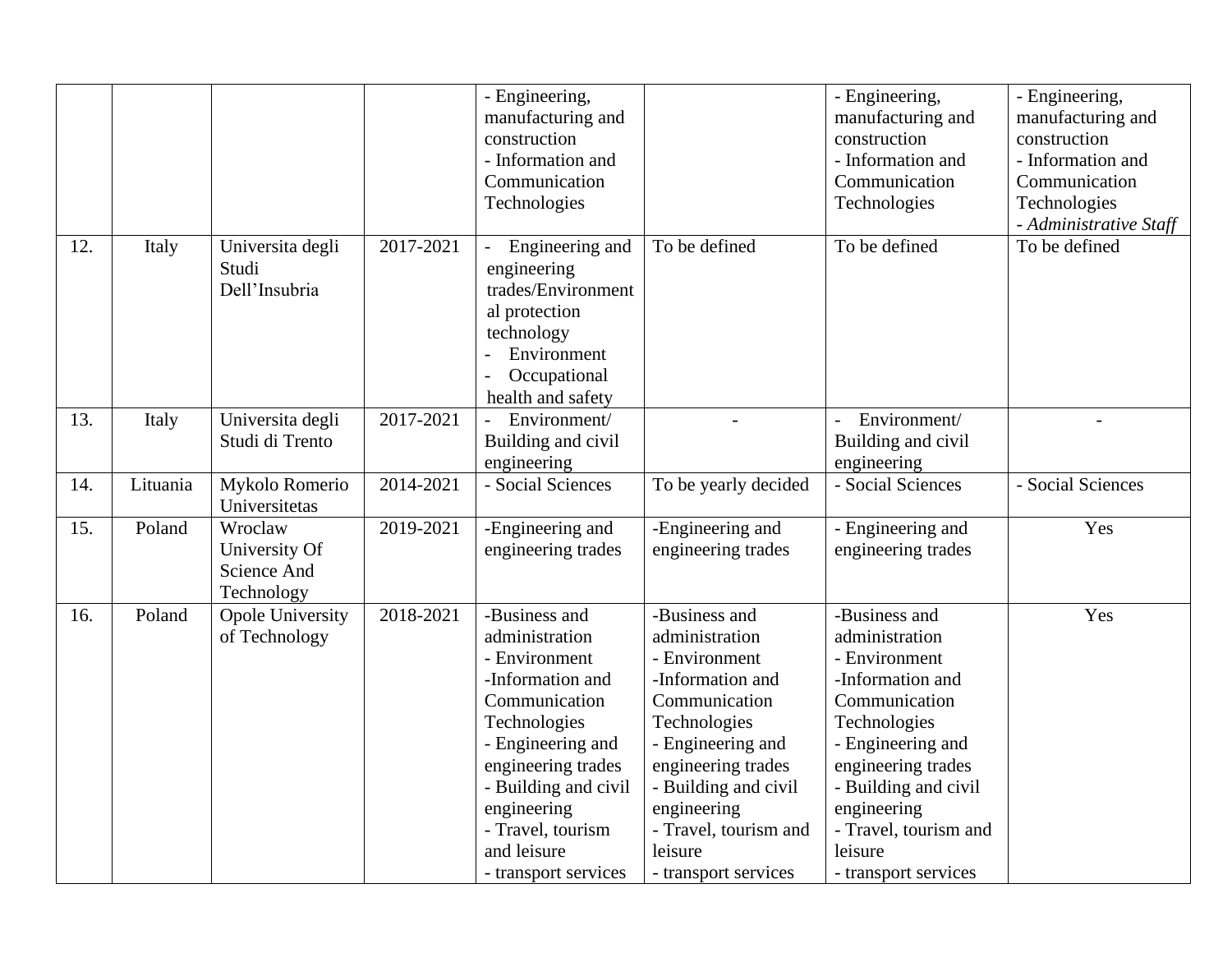| 17. | Poland   | $AGH -$<br>University of -<br>Science and<br>Technology | 2015-2021 | - Business Studies<br>and Management<br>Sciences<br>- Engineering<br>Technology<br>- Geography,<br>Geology<br>-Mathemetics,<br><b>Informatics</b> | To be yearly decided              | - Business Studies<br>and Management<br>Sciences<br>- Engineering<br>Technology<br>- Geography,<br>Geology<br>-Mathemetics,<br><b>Informatics</b> | - Business Studies<br>and Management<br>Sciences<br>- Engineering<br>Technology<br>- Geography,<br>Geology<br>-Mathemetics,<br><b>Informatics</b> |
|-----|----------|---------------------------------------------------------|-----------|---------------------------------------------------------------------------------------------------------------------------------------------------|-----------------------------------|---------------------------------------------------------------------------------------------------------------------------------------------------|---------------------------------------------------------------------------------------------------------------------------------------------------|
|     |          |                                                         |           | <b>Social Sciences</b>                                                                                                                            |                                   | <b>Social Sciences</b>                                                                                                                            | <b>Social Sciences</b>                                                                                                                            |
| 18. | Poland   | Politechnika                                            | 2014-2021 | - Economics                                                                                                                                       | - Economics                       | To be defined                                                                                                                                     | - Administrative Staff<br>To be defined                                                                                                           |
|     |          | Czestochowska                                           |           | - Accounting and<br>taxation                                                                                                                      | - Accounting and<br>taxation      |                                                                                                                                                   |                                                                                                                                                   |
|     |          |                                                         |           | - Finance, banking                                                                                                                                | - Finance, banking                |                                                                                                                                                   |                                                                                                                                                   |
|     |          |                                                         |           | and insurance                                                                                                                                     | and insurance                     |                                                                                                                                                   |                                                                                                                                                   |
|     |          |                                                         |           | Management and                                                                                                                                    | Management and                    |                                                                                                                                                   |                                                                                                                                                   |
|     |          |                                                         |           | administration<br>- Marketing and                                                                                                                 | administration<br>- Marketing and |                                                                                                                                                   |                                                                                                                                                   |
|     |          |                                                         |           | advertising                                                                                                                                       | advertising                       |                                                                                                                                                   |                                                                                                                                                   |
|     |          |                                                         |           | - Mathematics and                                                                                                                                 | - Mathematics and                 |                                                                                                                                                   |                                                                                                                                                   |
|     |          |                                                         |           | statistics                                                                                                                                        | statistics                        |                                                                                                                                                   |                                                                                                                                                   |
|     |          |                                                         |           | - Information and                                                                                                                                 | - Information and                 |                                                                                                                                                   |                                                                                                                                                   |
|     |          |                                                         |           | Communication                                                                                                                                     | Communication                     |                                                                                                                                                   |                                                                                                                                                   |
|     |          |                                                         |           | Technologies                                                                                                                                      | Technologies (ICTs)               |                                                                                                                                                   |                                                                                                                                                   |
|     |          |                                                         |           | (ICTs)                                                                                                                                            | -Engineering and                  |                                                                                                                                                   |                                                                                                                                                   |
|     |          |                                                         |           | -Engineering and                                                                                                                                  | engineering trad                  |                                                                                                                                                   |                                                                                                                                                   |
|     |          |                                                         |           | engineering trades                                                                                                                                | -Building and civil               |                                                                                                                                                   |                                                                                                                                                   |
|     |          |                                                         |           | -Building and civil                                                                                                                               | engineering es                    |                                                                                                                                                   |                                                                                                                                                   |
|     |          |                                                         |           | engineering es                                                                                                                                    | - Occupational health             |                                                                                                                                                   |                                                                                                                                                   |
|     |          |                                                         |           | - Occupational                                                                                                                                    | and safety                        |                                                                                                                                                   |                                                                                                                                                   |
|     |          |                                                         |           | health and safety<br>- Transport services                                                                                                         | - Transport services              |                                                                                                                                                   |                                                                                                                                                   |
| 19. | Portugal | University                                              | 2014-2021 | -Social and                                                                                                                                       | To be yearly decided              | -Social and                                                                                                                                       | -Social and                                                                                                                                       |
|     |          | Institute of                                            |           | behavioural science                                                                                                                               |                                   | behavioural science                                                                                                                               | behavioural science                                                                                                                               |
|     |          | Lisbon                                                  |           | - Social work and                                                                                                                                 |                                   | - Social work and                                                                                                                                 | - Social work and                                                                                                                                 |
|     |          |                                                         |           | counseling                                                                                                                                        |                                   | counseling                                                                                                                                        | counseling                                                                                                                                        |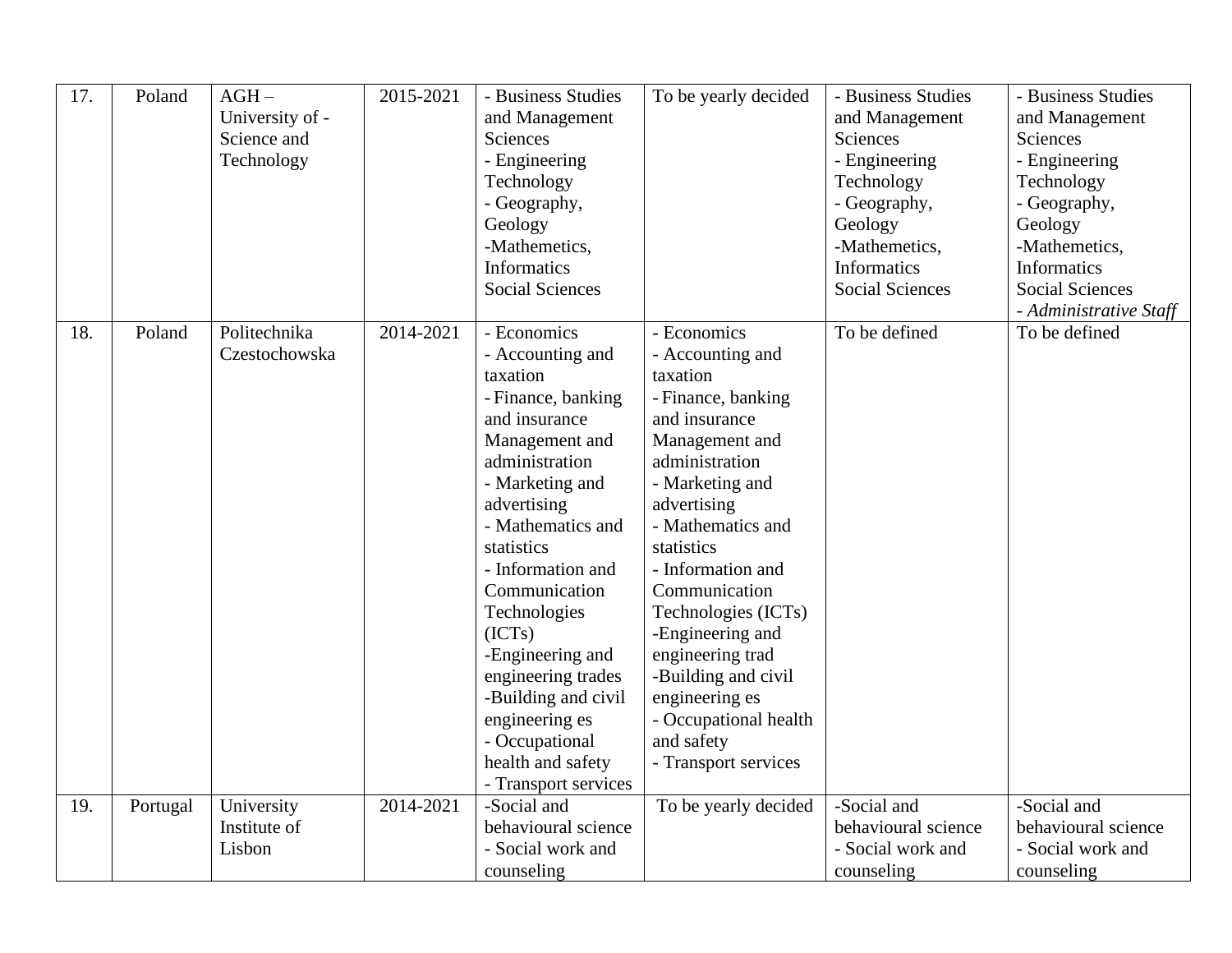| 20. | Slovenia | University of<br>Ljubljana                    | 2017-2021 | - Social work and<br>counseling                                                    | - Social work and<br>counseling                                                                                                                                                                                                                                                                                                                                                                                                               | - Social work and<br>counseling                                                    | - Social work and<br>counseling                                                                                                                                                                                                                                                                                                                                                                                                               |
|-----|----------|-----------------------------------------------|-----------|------------------------------------------------------------------------------------|-----------------------------------------------------------------------------------------------------------------------------------------------------------------------------------------------------------------------------------------------------------------------------------------------------------------------------------------------------------------------------------------------------------------------------------------------|------------------------------------------------------------------------------------|-----------------------------------------------------------------------------------------------------------------------------------------------------------------------------------------------------------------------------------------------------------------------------------------------------------------------------------------------------------------------------------------------------------------------------------------------|
| 21. | Spain    | Excellence<br><b>Consulting Group</b><br>S.L. | 2017-2021 |                                                                                    | -Social and<br>behavioural science<br>- Business and<br>administration<br>- Environment<br>- Mathematics and<br>statistics<br>- Information and<br>Communication<br>Technologies (ICTs)<br>-Engineering and<br>engineering trades<br>- Mining and<br>extraction<br>- Building and civil<br>engineering<br>- social work and<br>counselling<br>- Travel, tourism and<br>leisure<br>- Occupational health<br>and safety<br>- Transport services |                                                                                    | -Social and<br>behavioural science<br>- Business and<br>administration<br>- Environment<br>- Mathematics and<br>statistics<br>- Information and<br>Communication<br>Technologies (ICTs)<br>-Engineering and<br>engineering trades<br>- Mining and<br>extraction<br>- Building and civil<br>engineering<br>- social work and<br>counselling<br>- Travel, tourism and<br>leisure<br>- Occupational health<br>and safety<br>- Transport services |
| 22. | Spain    | Universidad<br>Politecnica de<br>Madrid       | 2014-2021 | - Engineering<br>Technology                                                        |                                                                                                                                                                                                                                                                                                                                                                                                                                               | - Engineering<br>Technology                                                        | - Engineering<br>Technology                                                                                                                                                                                                                                                                                                                                                                                                                   |
| 23. | Spain    | University of<br>Malaga                       | 2014-2021 | Engineering and<br>engineering trade                                               |                                                                                                                                                                                                                                                                                                                                                                                                                                               | Engineering and<br>engineering trade                                               |                                                                                                                                                                                                                                                                                                                                                                                                                                               |
| 24. | Spain    | Universidad de<br>Castilla La<br>Mancha       | 2014-2021 | - Electricity and<br>Energy<br>-Electronics and<br>automation<br>- Information and | To be yearly decided                                                                                                                                                                                                                                                                                                                                                                                                                          | - Electricity and<br>Energy<br>-Electronics and<br>automation<br>- Information and | - Electricity and<br>Energy<br>-Electronics and<br>automation<br>- Information and                                                                                                                                                                                                                                                                                                                                                            |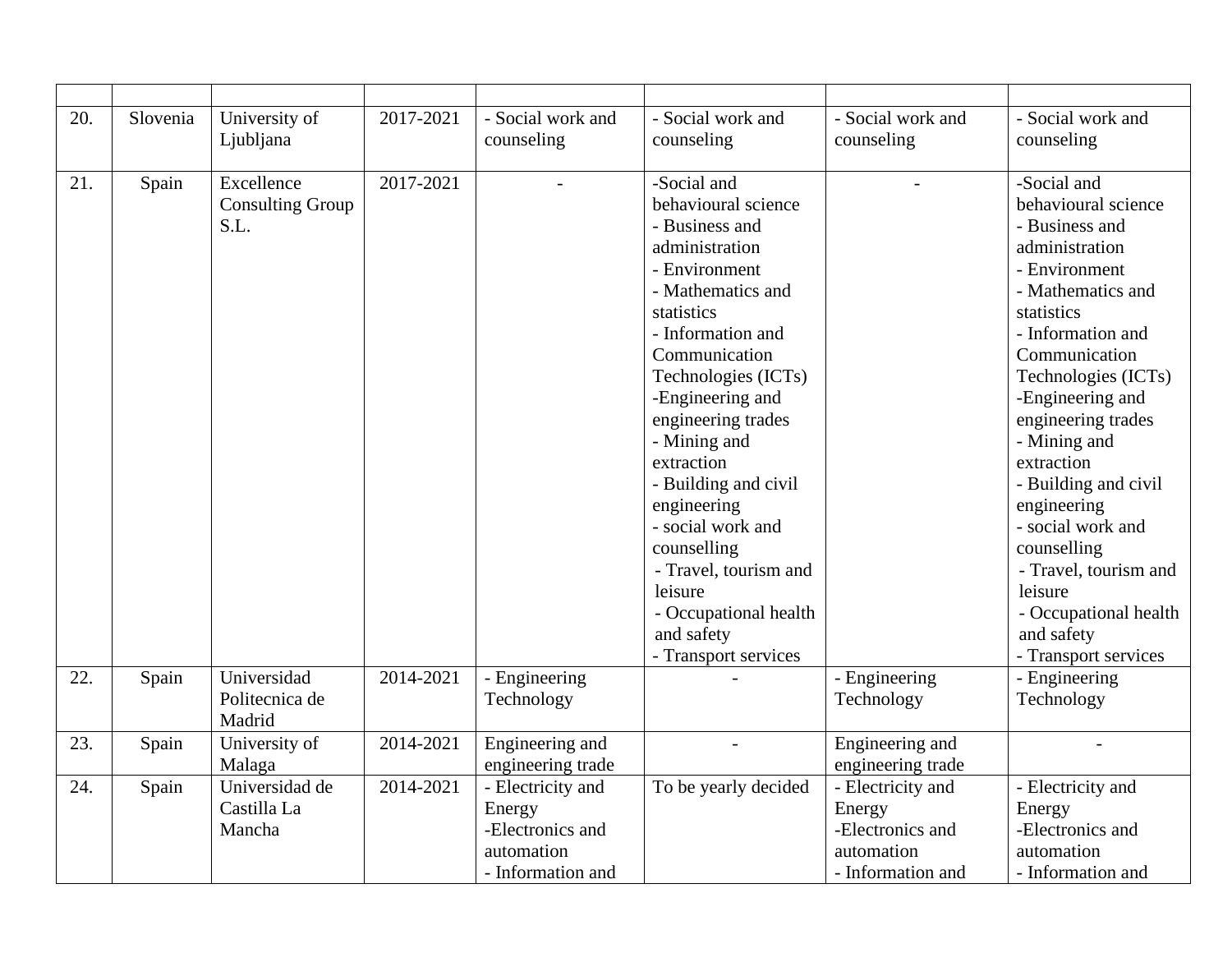|     |       |                                                 |           | Communication<br>technologies                                                                                                                                                                                                                                                                                                                                                          |                                                                                                                                                                                                                                                                          | Communication<br>technologies                                                                                                                                                                                                                                            | Communication<br>technologies<br>- Administrative staff                                                                                                                                                                                                                  |
|-----|-------|-------------------------------------------------|-----------|----------------------------------------------------------------------------------------------------------------------------------------------------------------------------------------------------------------------------------------------------------------------------------------------------------------------------------------------------------------------------------------|--------------------------------------------------------------------------------------------------------------------------------------------------------------------------------------------------------------------------------------------------------------------------|--------------------------------------------------------------------------------------------------------------------------------------------------------------------------------------------------------------------------------------------------------------------------|--------------------------------------------------------------------------------------------------------------------------------------------------------------------------------------------------------------------------------------------------------------------------|
| 25. | Spain | Universidad<br>Miguel<br>Hernandez De<br>Elche  | 2014-2021 | - Engineering<br>- Computer                                                                                                                                                                                                                                                                                                                                                            | To be yearly decided                                                                                                                                                                                                                                                     | - Engineering<br>- Computer                                                                                                                                                                                                                                              | Engineering<br>- Computer<br>- Administrative staff                                                                                                                                                                                                                      |
| 26. | Spain | Universidad de<br>Oviedo                        | 2017-2021 | Engineering<br>$\equiv$<br>and engineering<br><b>Trades</b><br><b>Business and</b><br>$\overline{a}$<br>Administration<br>Mining and<br>$\overline{\phantom{a}}$<br>extraction<br>Manufacturing<br>$\overline{a}$<br>and processing<br>Building and<br>$\overline{a}$<br>civil<br>engineering                                                                                          | Engineering and<br>$\overline{a}$<br>engineering<br>Trades<br><b>Business and</b><br>Administration<br>Mining and<br>extraction<br>Manufacturing<br>and processing<br>Building and<br>civil engineering                                                                  | Engineering and<br>engineering<br><b>Trades</b><br><b>Business and</b><br>Administration<br>Mining and<br>extraction                                                                                                                                                     | Engineering and<br>$\overline{a}$<br>engineering<br><b>Trades</b><br><b>Business and</b><br>$\overline{a}$<br>Administration<br>Mining and<br>$\overline{a}$<br>extraction                                                                                               |
| 27. | Spain | Universidad de<br>Las Palmas de<br>Gran Canaria | 2019-2021 | Economics<br>$\equiv$<br><b>Business and</b><br>$\overline{\phantom{a}}$<br>administration<br>Management<br>$\overline{a}$<br>and<br>administration<br>Computer use<br>Software and<br>$\overline{\phantom{a}}$<br>applications<br>development<br>and analysis<br>Electricity and<br>energy<br>Electronics and<br>automation<br>Building and<br>$\overline{a}$<br>civil<br>engineering | Economics<br><b>Business and</b><br>administration<br>Management and<br>administration<br>Computer use<br>Software and<br>applications<br>development and<br>analysis<br>Electricity and<br>energy<br>Electronics and<br>automation<br>Building and<br>civil engineering | Economics<br><b>Business and</b><br>administration<br>Management and<br>administration<br>Computer use<br>Software and<br>applications<br>development and<br>analysis<br>Electricity and<br>energy<br>Electronics and<br>automation<br>Building and<br>civil engineering | Economics<br><b>Business and</b><br>administration<br>Management and<br>administration<br>Computer use<br>Software and<br>applications<br>development and<br>analysis<br>Electricity and<br>energy<br>Electronics and<br>automation<br>Building and<br>civil engineering |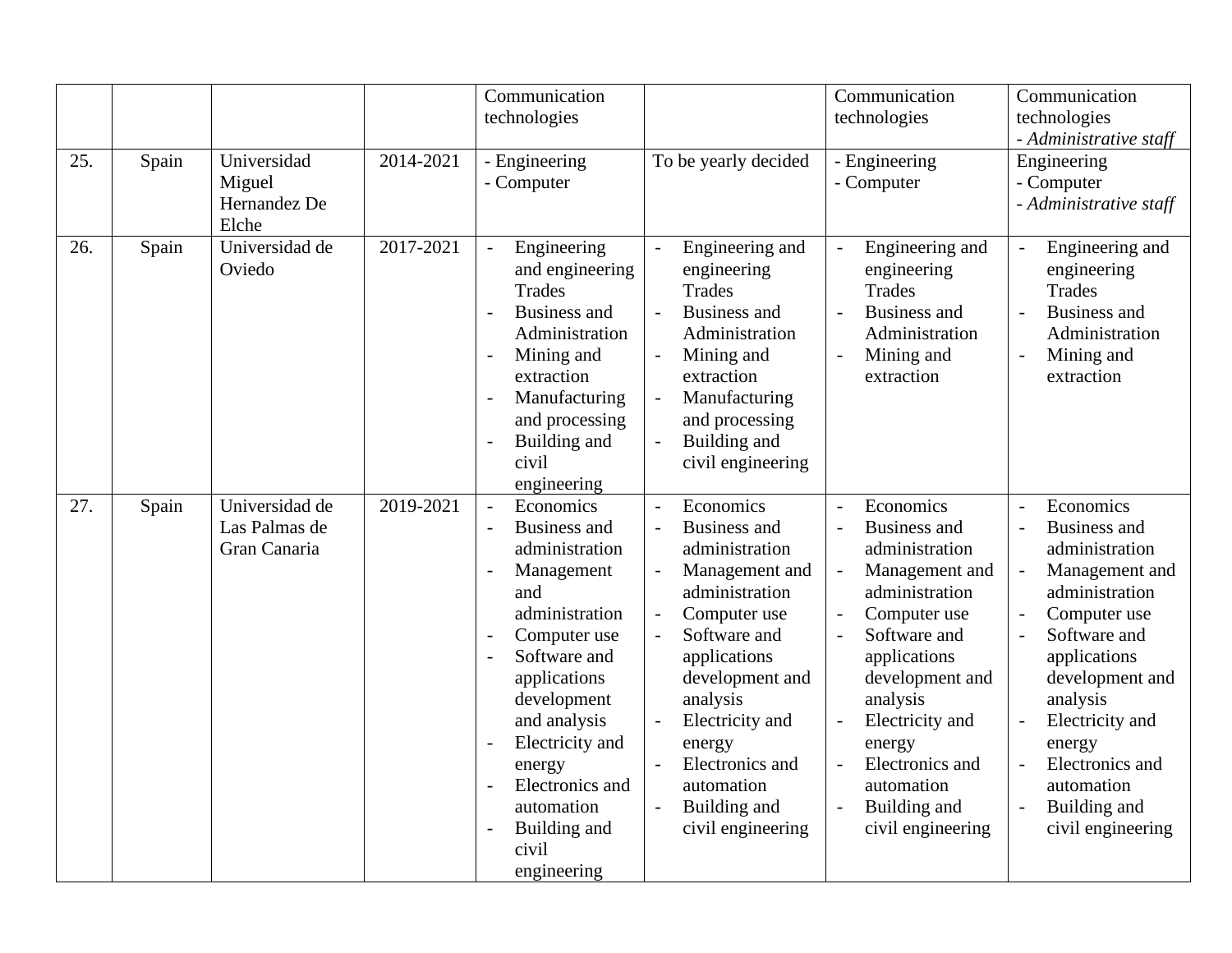| 28. | Turcia | Antalya Bilim<br>University | 2017-2021 | <b>Business and</b><br>$\blacksquare$<br>Administration<br>Computer<br>$\overline{\phantom{a}}$<br>engineering<br>Civil<br>$\overline{\phantom{a}}$<br>engineering<br>Tourism and<br>$\overline{\phantom{a}}$<br>hotel<br>management                                                                                                                                                                                          | <b>Business and</b><br>Administration<br>Computer<br>engineering<br>Civil engineering<br>Tourism and<br>hotel<br>management                                                                                                                                                                                                                                                                                                        | To be defined              | To be defined              |
|-----|--------|-----------------------------|-----------|-------------------------------------------------------------------------------------------------------------------------------------------------------------------------------------------------------------------------------------------------------------------------------------------------------------------------------------------------------------------------------------------------------------------------------|------------------------------------------------------------------------------------------------------------------------------------------------------------------------------------------------------------------------------------------------------------------------------------------------------------------------------------------------------------------------------------------------------------------------------------|----------------------------|----------------------------|
| 29. | Turcia | Nisantasi<br>University     | 2014-2021 | Social<br>behavioural<br>sciences<br>Business and<br>administration<br>- Environment<br>- Mathematics and<br>statistics<br>- Information and<br>Communication<br>Technologies<br>Engineering and<br>engineering trades<br>- Mining and<br>extraction<br>Building and civil<br>engineering<br>Social work and<br>counseling<br>- Travel, tourism<br>and leisure<br>- Occupational<br>health and safety<br>- Transport services | Social behavioural<br>sciences<br>- Business and<br>administration<br>- Environment<br>- Mathematics and<br>statistics<br>- Information and<br>Communication<br>Technologies<br>- Engineering and<br>engineering trades<br>- Mining and<br>extraction<br>- Building and civil<br>engineering<br>- Social work and<br>counseling<br>- Travel, tourism and<br>leisure<br>- Occupational health<br>and safety<br>- Transport services | To be defined              | To be defined              |
| 30. | Turcia | <b>Sirnak University</b>    | 2014-2021 | - Economics                                                                                                                                                                                                                                                                                                                                                                                                                   |                                                                                                                                                                                                                                                                                                                                                                                                                                    | - Economics                | - Economics                |
|     |        |                             |           | - Public<br>administration                                                                                                                                                                                                                                                                                                                                                                                                    |                                                                                                                                                                                                                                                                                                                                                                                                                                    | - Public<br>administration | - Public<br>administration |
|     |        |                             |           | - Computer                                                                                                                                                                                                                                                                                                                                                                                                                    |                                                                                                                                                                                                                                                                                                                                                                                                                                    | - Computer                 | - Computer                 |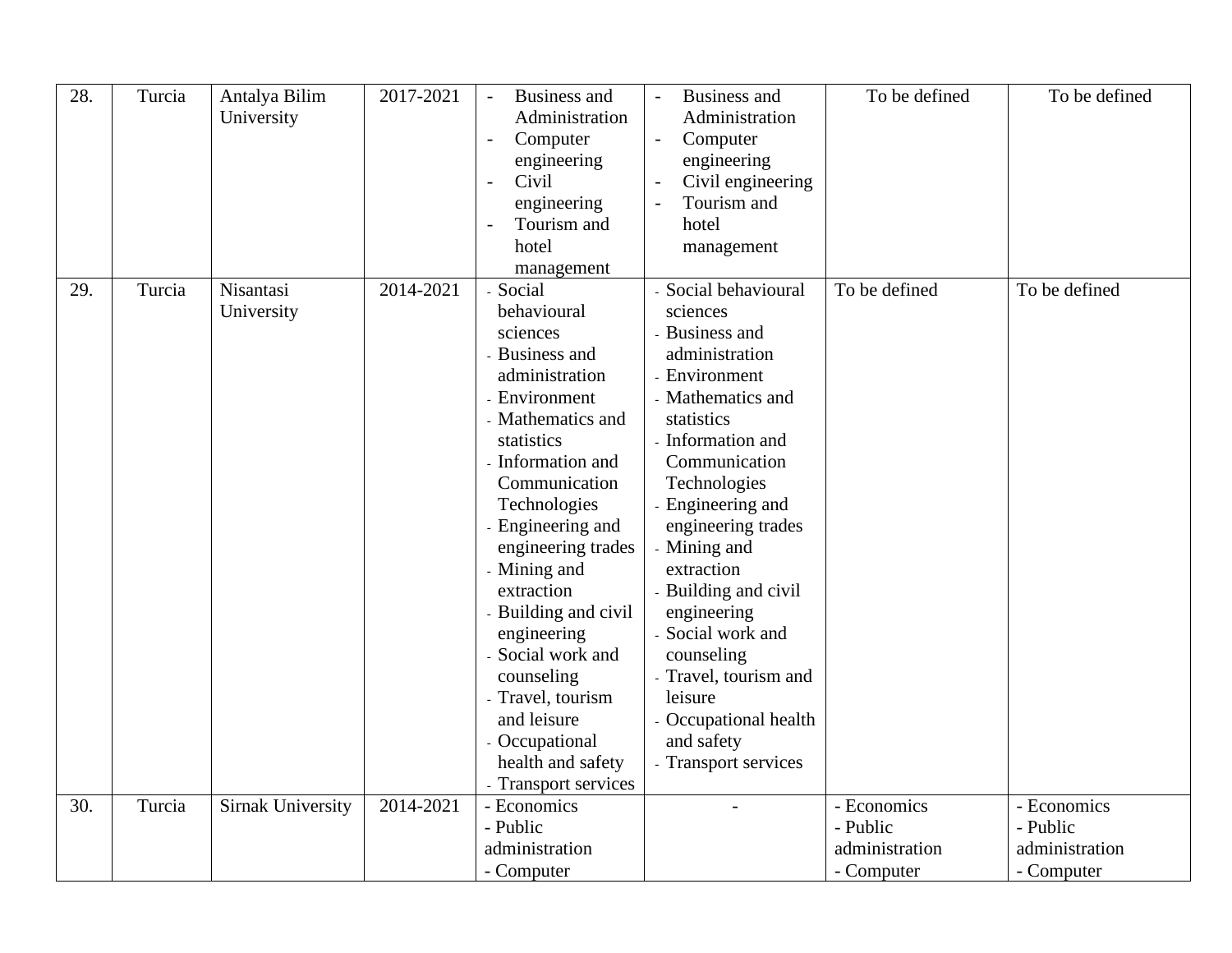|     |        |                          |            | engineering         |                        | engineering            | engineering            |
|-----|--------|--------------------------|------------|---------------------|------------------------|------------------------|------------------------|
|     |        |                          |            | - Civil engineering |                        | - Civil engineering    | - Civil engineering    |
|     |        |                          |            |                     |                        |                        | - Administrative staff |
| 31. | Turcia | Erzurum                  | 2019-2021  | -Social and         | -Social and            | -Social and            | Yes                    |
|     |        | Technical                |            | behavioural         | behavioural sciences   | behavioural sciences   |                        |
|     |        | University               |            | sciences            | -Business and          | -Business and          |                        |
|     |        |                          |            | -Business and       | administration         | administration         |                        |
|     |        |                          |            | administration      | -Mathematics and       | -Mathematics and       |                        |
|     |        |                          |            | -Mathematics and    | statistics             | statistics             |                        |
|     |        |                          |            | statistics          | - Information and      | - Information and      |                        |
|     |        |                          |            | - Information and   | Communication          | Communication          |                        |
|     |        |                          |            | Communication       | Technologies           | Technologies           |                        |
|     |        |                          |            | Technologies        | -Engineering and       | -Engineering and       |                        |
|     |        |                          |            | -Engineering and    | engineering trades     | engineering trades     |                        |
|     |        |                          |            | engineering trades  | -Building and civil    | -Building and civil    |                        |
|     |        |                          |            | -Building and civil |                        |                        |                        |
|     |        |                          |            | engineering         |                        |                        |                        |
| 32. | Turcia | Suleyman                 | 2014-2021  | - Business and      | To be yearly decided   | - Business and         | - Business and         |
|     |        | Demirel                  |            | administration      |                        | administration         | administration         |
|     |        | University               |            | - Engineering and   |                        | - Engineering and      | - Engineering and      |
|     |        |                          |            | engineering trades  |                        | engineering trades     | engineering trades     |
|     |        |                          |            | - Geography,        |                        | - Geography,           | - Geography,           |
|     |        |                          |            | Geology             |                        | Geology                | Geology                |
|     |        |                          |            | - Mathematics and   |                        | - Mathematics and      | - Mathematics and      |
|     |        |                          |            | statistics          |                        | statistics             | statistics             |
|     |        |                          |            | - Social and        |                        | - Social and           | - Social and           |
|     |        |                          |            | behavioural science |                        | behavioural science    | behavioural science    |
|     |        |                          |            |                     |                        |                        | - Administrative staff |
| 33. | Turcia | Suleyman                 | 2019-2021  | - Mechanical        | -Mechanical            | -Mechanical            | -Mechanical            |
|     |        | Demirel                  |            | engineering         | engineering            | engineering            | engineering            |
|     |        | University               |            | -Electrical         | -Electrical            | -Electrical            | -Electrical            |
|     |        |                          |            | engineering         | engineering            | engineering            | engineering            |
|     |        |                          |            | Industrial          | Industrial engineering | Industrial engineering | Industrial engineering |
|     |        |                          |            | engineering         |                        |                        |                        |
| 34. | Turcia | <b>Selcuk University</b> | 2016-20121 | - Social            | To be dediced          | - Social behavioural   | Social behavioural     |
|     |        |                          |            | behavioural         |                        | sciences               | sciences               |
|     |        |                          |            | sciences            |                        | - Business and         | - Business and         |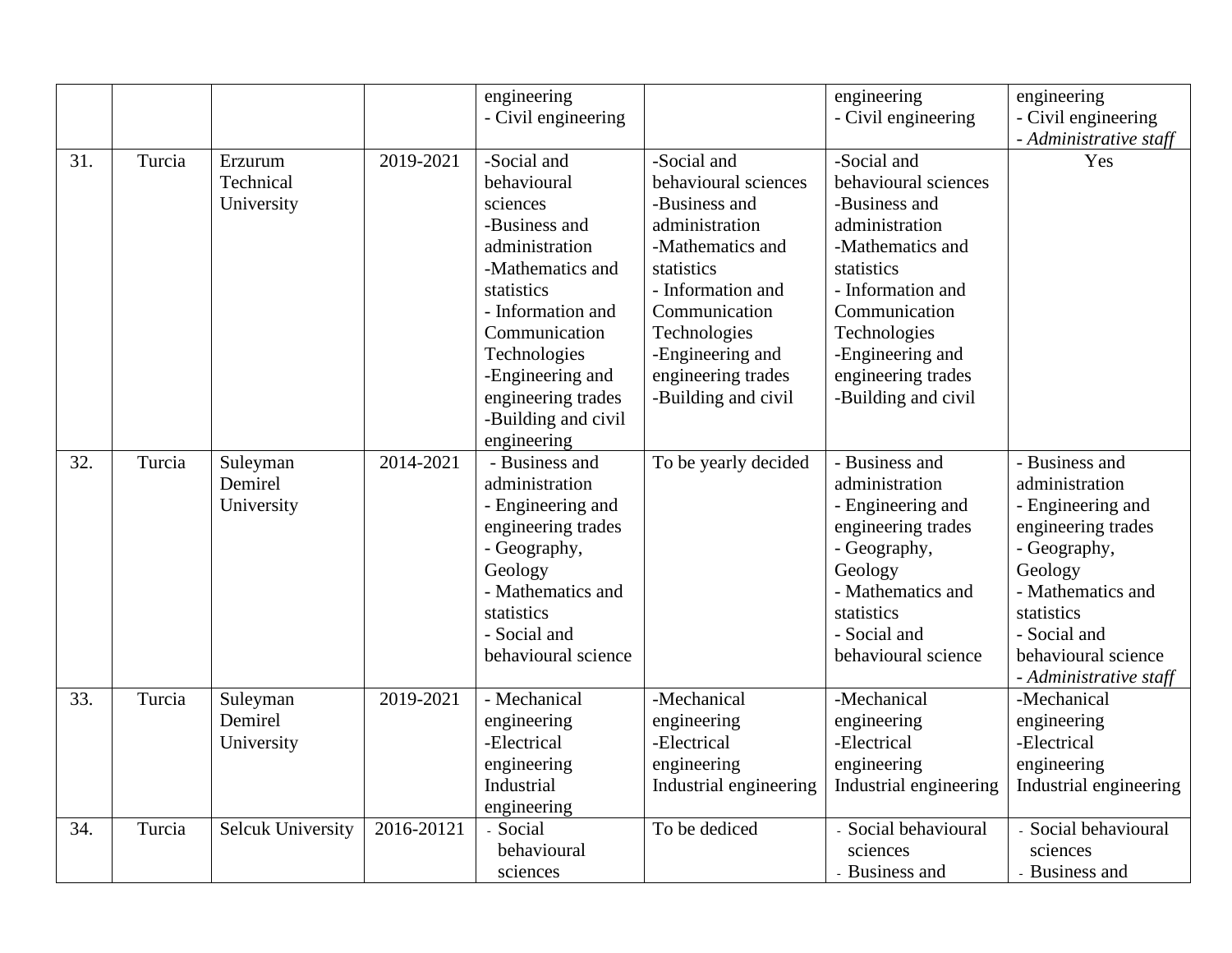|     |        |                |           | <b>Business and</b> |                 | administration       | administration        |
|-----|--------|----------------|-----------|---------------------|-----------------|----------------------|-----------------------|
|     |        |                |           | administration      |                 | - Environment        | - Environment         |
|     |        |                |           | - Environment       |                 | Information and      | - Information and     |
|     |        |                |           | Information and     |                 | Communication        | Communication         |
|     |        |                |           | Communication       |                 | Technologies         | Technologies          |
|     |        |                |           | Technologies        |                 | Engineering and      | - Engineering and     |
|     |        |                |           | Engineering and     |                 | engineering trades   | engineering trades    |
|     |        |                |           | engineering trades  |                 | Building and civil   | - Building and civil  |
|     |        |                |           | Building and civil  |                 | engineering          | engineering           |
|     |        |                |           | engineering         |                 | Social work and      | Social work and       |
|     |        |                |           | Social work and     |                 | counseling           | counseling            |
|     |        |                |           | counseling          |                 | -Travel, tourism and | - Travel, tourism and |
|     |        |                |           | Travel, tourism     |                 | leisure              | leisure               |
|     |        |                |           | and leisure         |                 |                      |                       |
| 35. | Turcia | Karabuk        | 2019-2021 | - Industrial        | - Industrial    | -Industrial          | - Industrial          |
|     |        | University     |           | engineering         | engineering     | engineering          | engineering           |
|     |        |                |           | - Mechanical        | - Mechanical    | -Mechanical          | - Mechanical          |
|     |        |                |           | engineering         | engineering     | engineering          | engineering           |
|     |        |                |           | - Electrical        | -Electrical     | -Electrical          | - Electrical          |
|     |        |                |           | engineering         | engineering     | engineering          | engineering           |
|     |        |                |           | - Transportation    | -Transportation | -Transportation      | - Transportation      |
|     |        |                |           | engineering         | engineering     | engineering          | engineering           |
|     |        |                |           | Business and        | -Business and   | -Business and        | - Business and        |
|     |        |                |           | administration      | administration  | administration       | administration        |
|     |        |                |           | - Economics         | -Economics      | -Economics           | - Economics           |
|     |        |                |           | - Public            | -Public         | -Public              | - Public              |
|     |        |                |           | administration      | administration  | administration       | administration        |
|     |        |                |           | - Social work       | -Social work    | Social work          | - Social work         |
| 36. | Turcia | Istanbul Aydin | 2019-2022 | - Software          |                 | -Engineering         | - Engineering         |
|     |        | University     |           | engineering         |                 | -Management          | - Management          |
|     |        |                |           | - Computer          |                 |                      |                       |
|     |        |                |           | engineering         |                 |                      |                       |
|     |        |                |           | - Electrical        |                 |                      |                       |
|     |        |                |           | engineering         |                 |                      |                       |
|     |        |                |           | - Mechanical        |                 |                      |                       |
|     |        |                |           | engineering         |                 |                      |                       |
|     |        |                |           | - Management        |                 |                      |                       |
|     |        |                |           |                     |                 |                      |                       |